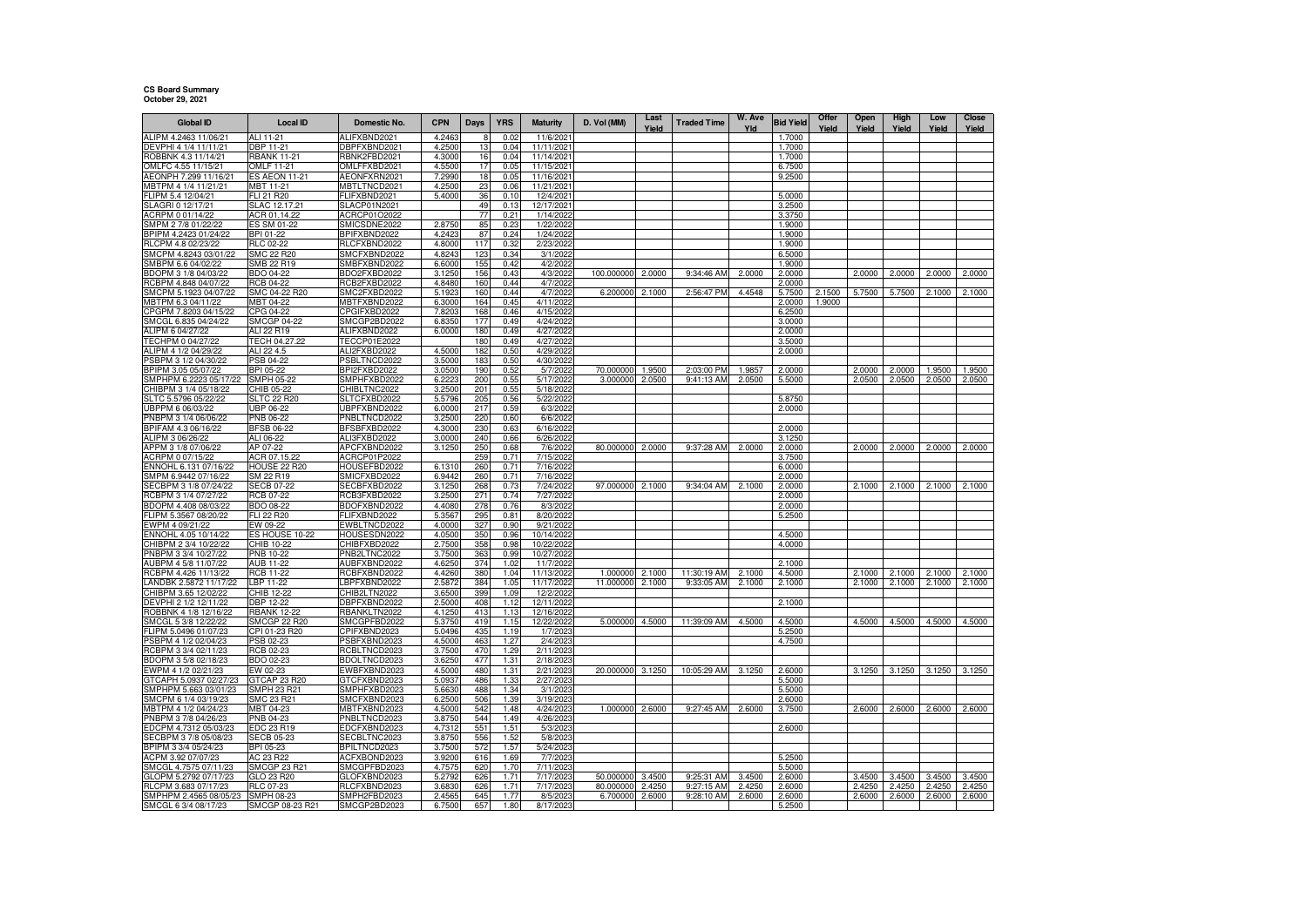| <b>Global ID</b>                                | <b>Local ID</b>                       | Domestic No.                 | <b>CPN</b>       | Days         | <b>YRS</b>   | <b>Maturity</b>          | D. Vol (MM) | Last<br>Yield | <b>Traded Time</b> | W. Ave<br>Yld | <b>Bid Yield</b> | Offer<br>Yield | Open<br>Yield | High<br>Yield | Low<br>Yield | <b>Close</b><br>Yield |
|-------------------------------------------------|---------------------------------------|------------------------------|------------------|--------------|--------------|--------------------------|-------------|---------------|--------------------|---------------|------------------|----------------|---------------|---------------|--------------|-----------------------|
| UBPPM 4 3/8 08/21/23                            | <b>UBP 08-23</b>                      | JBPLTNCD2023                 | 4.3750           | 66           | 1.81         | 8/21/202                 |             |               |                    |               |                  |                |               |               |              |                       |
| MBTPM 3 1/2 09/19/23                            | MBT 09-23                             | <b>MBTLTNCD2023</b>          | 3.5000           | 690          | 1.89         | 9/19/2023                |             |               |                    |               |                  |                |               |               |              |                       |
| RCBPM 3.2 09/30/23                              | RCB 09-23                             | RCBFXBND2023                 | 3.2000           | 701          | 1.92         | 9/30/2023                |             |               |                    |               | 2.6000           | 2.1500         |               |               |              |                       |
| ALIPM 3.8915 10/07/23<br>PCORPM 4.5219 10/27/23 | ALI 23 R22<br><b>PCOR 23 R2</b>       | ALIFXBND2023<br>PCORFXBD2023 | 3.8915<br>4.5219 | 708<br>728   | 1.94<br>1.99 | 10/7/2023<br>10/27/2023  |             |               |                    |               | 2.9500<br>4.3000 |                |               |               |              |                       |
| DELMPI 3.484 10/30/23                           | DMPI 10-23                            | DMPIFXBD2023                 | 3.4840           | 731          | 2.00         | 10/30/2023               | 10.000000   | 3.7500        | 9:40:27 AM         | 3.7500        | 3.7500           |                | 3.7500        | 3.7500        | 3.7500       | 3.7500                |
| SECBPM 4 1/2 11/02/23                           | <b>SECB 11-23</b>                     | SECB2LTN2023                 | 4.5000           | 734          | 2.01         | 11/2/2023                |             |               |                    |               |                  |                |               |               |              |                       |
| BDOPM 4 3/8 11/07/23                            | BDO 11-23                             | BDO2LTNC2023                 | 4.3750           | 739          | 2.02         | 11/7/2023                |             |               |                    |               |                  |                |               |               |              |                       |
| FLIPM 5.4333 11/08/23                           | FLI 23 R20                            | FLIFXBND2023                 | 5.4333           | 740          | 2.03         | 11/8/2023                |             |               |                    |               | 5.3750           |                |               |               |              |                       |
| AEONPH 7.695 11/16/23                           | <b>ES AEON 11-23</b>                  | AEONFXRN2023                 | 7.6950           | 748          | 2.05         | 11/16/2023               |             |               |                    |               | 9.7500           |                |               |               |              |                       |
| AEVPM 2.8403 11/16/23                           | AEV 11-23                             | AEV2FXBD2023                 | 2.8403           | 748          | 2.05         | 11/16/2023               |             |               |                    |               | 3.0500           |                |               |               |              |                       |
| FLIPM 3.3353 11/18/23<br>AEVPM 4.6188 11/21/23  | FLI 11-23<br>AEV 23 R20               | FLI2FXBD2023<br>AEVFXBND2023 | 3.3353<br>4.6188 | 750<br>753   | 2.05<br>2.06 | 11/18/2023<br>11/21/2023 |             |               |                    |               | 2.9000<br>5.3750 | 2.5000         |               |               |              |                       |
| EWPM 4 5/8 12/07/23                             | EW 12-23                              | EWBLTNCD2023                 | 4.6250           | 769          | 2.11         | 12/7/2023                |             |               |                    |               |                  |                |               |               |              |                       |
| SMPM 5.159 12/09/23                             | SM 23 R21                             | SMICFXBD2023                 | 5.1590           | 771          | 2.11         | 12/9/2023                | 4.000000    | 2,6000        | 3:01:32 PM         | 2.6375        | 5.3750           |                | 2.6500        | 2.6500        | 2.6000       | 2.6000                |
| UBPPM 2 3/4 12/09/23                            | UBP 12-23                             | UBPFXBND2023                 | 2.7500           | 771          | 2.11         | 12/9/2023                | 37.000000   | 2.9250        | 3:38:44 PM         | 2.7054        | 2.6000           |                | 2.6000        | 2.9250        | 2.6000       | 2.9250                |
| VLLPM 8 12/21/23                                | <b>VLL 23 R21</b>                     | VLLFXBND2023                 | 8.0000           | 783          | 2.14         | 12/21/2023               |             |               |                    |               | 6.9000           |                |               |               |              |                       |
| CHIBPM 4.55 01/12/24                            | CHIB 01-24                            | CHIBLTNC2024                 | 4.5500           | 805          | 2.20         | 1/12/2024                |             |               |                    |               |                  |                |               |               |              |                       |
| ROBBNK 4 7/8 01/16/24                           | <b>RBANK 01-24</b>                    | RBANKLTN2024                 | 4.8750           | 809          | 2.22         | 1/16/2024                |             |               |                    |               |                  |                |               |               |              |                       |
| FDCPM 6.1458 01/24/24                           | FDC 24 R21                            | FDCFXBND2024                 | 6.1458           | 817          | 2.24         | 1/24/2024                |             |               |                    |               | 5.3750           |                |               |               |              |                       |
| APPM 7.5095 01/25/24<br>TELPM 5.2813 02/06/24   | AP 24 R22<br>TEL 24 R21               | APCFXBND2024<br>TELFXBND2024 | 7.5095<br>5.2813 | 818<br>830   | 2.24<br>2.27 | 1/25/2024<br>2/6/2024    | 1.600000    | 4.5000        | 11:12:03 AM        | 4.5000        | 4.7500<br>5.5000 | 4.5000         | 4.5000        | 4.5000        | 4.5000       | 4.5000                |
| PSBPM 5 02/09/24                                | PSB 02-24                             | PSBLTNCD2024                 | 5.0000           | 833          | 2.28         | 2/9/2024                 |             |               |                    |               |                  |                |               |               |              |                       |
| CHIBPM 2 1/2 02/18/24                           | CHIB 02-24                            | CHIBFXBD2024                 | 2.5000           | 842          | 2.31         | 2/18/2024                |             |               |                    |               | 2.5000           |                |               |               |              |                       |
| CPGPM 4.8467 03/01/24                           | CPG 03-24                             | CPGIFXBD2024                 | 4.8467           | 854          | 2.34         | 3/1/2024                 |             |               |                    |               | 4.8500           |                |               |               |              |                       |
| SMCPM 5.284 03/01/24                            | SMC 24 R22                            | SMCFXBND2024                 | 5.2840           | 854          | 2.34         | 3/1/2024                 |             |               |                    |               | 5.7500           |                |               |               |              |                       |
| STIEPM 5.8085 03/23/24                          | STIESG 24 R22                         | STIGFXBD2024                 | 5.8085           | 876          | 2.40         | 3/23/2024                | 0.010000    | 8.0000        | 11:09:22 AM        | 8.0000        | 9.1000           |                | 8.0000        | 8.0000        | 8.0000       | 8.0000                |
| MEGPM 5.3535 03/28/24                           | MEG 24 R22                            | MEGFXBND2024                 | 5.3535           | 881          | 2.41         | 3/28/2024                |             |               |                    |               | 4.5000           |                |               |               |              |                       |
| RCBPM 5 1/2 03/28/24                            | RCB 03-24                             | RCBLTNCD2024                 | 5.5000           | 881          | 2.41         | 3/28/2024                |             |               |                    |               |                  |                |               |               |              |                       |
| TOLPM 5 1/2 03/31/24<br>SMBPM 6 04/02/24        | <b>MNTC 24 R21</b>                    | <b>MNTCFXBD2024</b>          | 5.5000           | 884          | 2.42         | 3/31/2024                |             |               |                    |               | 6.0000           |                |               |               |              |                       |
| SMPM 3.3613 04/02/24                            | SMB 24 R21<br>SM 04-24                | SMBFXBND2024<br>SMIC2FBD2024 | 6.0000<br>3.3613 | 886<br>886   | 2.43<br>2.43 | 4/2/2024<br>4/2/2024     |             |               |                    |               | 5.3750<br>2.9000 |                |               |               |              |                       |
| MBTPM 5 3/8 04/04/24                            | MBT 04-24                             | <b>MBT2LTNC2024</b>          | 5.3750           | 888          | 2.43         | 4/4/2024                 |             |               |                    |               |                  |                |               |               |              |                       |
| PBC 5 5/8 04/08/24                              | <b>PBCOM 04-24</b>                    | PBCOMLTN2024                 | 5.6250           | 892          | 2.44         | 4/8/2024                 |             |               |                    |               |                  |                |               |               |              |                       |
| PCORPM 7.8183 04/19/24                          | <b>PCOR 24 R22</b>                    | PCORFXBD2024                 | 7.8183           | 903          | 2.47         | 4/19/2024                |             |               |                    |               | 8.0000           |                |               |               |              |                       |
| SMCGL 7.1783 04/24/24                           | SMCGP 04-24 R22                       | SMCGP2BD2024                 | 7.1783           | 908          | 2.49         | 4/24/2024                |             |               |                    |               | 6.2500           |                |               |               |              |                       |
| SMPHPM 5.1683 05/18/24                          | SMPH 05-24 R22                        | SMPH2FBD2024                 | 5.1683           | 932          | 2.55         | 5/18/2024                |             |               |                    |               | 5.7500           |                |               |               |              |                       |
| ACPM 3.026 05/28/24                             | AC 05-24                              | ACFXBOND2024                 | 3.0260           | 942          | 2.58         | 5/28/2024                | 5.700000    | 2.9500        | 9:35:36 AM         | 2.9500        | 3.5000           |                | 2.9500        | 2.9500        | 2.9500       | 2.9500                |
| AEVPM 6.0157 06/18/24<br>EDCPM 2.8565 06/25/24  | <b>AEV 24 R23</b><br>EDC 06-24 R23    | AEVFXBND2024<br>EDCFXBND2024 | 6.0157<br>2.8565 | 963<br>970   | 2.64<br>2.66 | 6/18/2024<br>6/25/2024   | 13.500000   | 3.3750        | 9:36:32 AM         | 3.3750        | 5.2500<br>2.7000 |                | 3.3750        | 3.3750        | 3.3750       | 3.3750                |
| MBTPM 3 7/8 07/20/24                            | MBT 07-24                             | <b>MBTLTNCD2024</b>          | 3.8750           | 995          | 2.72         | 7/20/2024                |             |               |                    |               |                  |                |               |               |              |                       |
| DDPM 6.0952 07/21/24                            | DD 24 R22                             | DDFXBOND2024                 | 6.0952           | 996          | 2.73         | 7/21/2024                |             |               |                    |               | 6.5000           | 4.6250         |               |               |              |                       |
| GTCAPH 5 5/8 08/07/24                           | GTCAP 24 R21                          | GTCFXBND2024                 | 5.6250           | 1013         | 2.77         | 8/7/2024                 |             |               |                    |               | 6.0000           |                |               |               |              |                       |
| VLLPM 5.7512 08/08/24                           | <b>VLL 24 R23</b>                     | VLLFXBND2024                 | 5.7512           | 1014         | 2.78         | 8/8/2024                 |             |               |                    |               | 7.0000           |                |               |               |              |                       |
| BACNOT 3.5335 08/20/24                          | PHN 24 R23                            | PHNFXBND2024                 | 3.5335           | 1026         | 2.81         | 8/20/2024                |             |               |                    |               | 3.5330           |                |               |               |              |                       |
| PNBPM 5 3/4 08/27/24                            | <b>PNB 08-24</b>                      | PNBLTNCD2024                 | 5.7500           | 1033         | 2.83         | 8/27/2024                |             |               |                    |               |                  |                |               |               |              |                       |
| SMPHPM 5.7417 09/01/24<br>DNLPM 2.7885 09/14/24 | <b>SMPH 24 R21</b><br>DNL 09-24       | SMPHFXBD2024<br>DNLFXBND2024 | 5.7417<br>2.7885 | 1038<br>1051 | 2.84<br>2.88 | 9/1/2024<br>9/14/2024    |             |               |                    |               | 5.8500<br>2.8000 |                |               |               |              |                       |
| ALIPM 4.758 09/30/24                            | ALI 24 R22                            | ALI2FXBD2024                 | 4.7580           | 1067         | 2.92         | 9/30/2024                |             |               |                    |               | 3.7500           |                |               |               |              |                       |
| SMCPM 5.55 10/04/24                             | SMC 10-24 R22                         | SMC2FXBD2024                 | 5.5500           | 1071         | 2.93         | 10/4/2024                |             |               |                    |               | 4.5000           |                |               |               |              |                       |
| BDOPM 5 3/8 10/12/24                            | BDO 10-24                             | BDOLTNCD2024                 | 5.3750           | 1079         | 2.95         | 10/12/2024               |             |               |                    |               |                  |                |               |               |              |                       |
| FLIPM 5.6389 12/04/24                           | FLI 24 R21                            | FLIFXBND2024                 | 5.6389           | 1132         | 3.10         | 12/4/2024                |             |               |                    |               | 5.0000           |                |               |               |              |                       |
| SMCGL 6 1/4 12/22/24                            | <b>SMCGP 24 R22</b>                   | SMCGPFBD2024                 | 6.2500           | 1150         | 3.15         | 12/22/2024               | 10.000000   | 5.5000        | 10:28:37 AM        | 5.5000        | 4.5000           |                | 5.5000        | 5.5000        | 5.5000       | 5.5000                |
| ALCOPM 6.3517 02/06/25                          | ALCO 25 R23                           | ALCOFXBD2025                 | 6.3517           | 1196         | 3.27         | 2/6/2025                 |             |               |                    |               | 6.6000           |                |               |               |              |                       |
| ACPM 4.82 02/10/25<br>RLCPM 4.9344 02/23/25     | AC 25 R23<br><b>RLC 02-25</b>         | ACFXBOND2025<br>RLCFXBND2025 | 4.8200<br>4.9344 | 1200<br>1213 | 3.29<br>3.32 | 2/10/2025<br>2/23/2025   |             |               |                    |               | 5.5000<br>5.2500 |                |               |               |              |                       |
| SMPHPM 6.0804 03/01/25                          | SMPH 03-25 R23                        | SMPH2FBD2025                 | 6.0804           | 1219         | 3.34         | 3/1/2025                 |             |               |                    |               | 4.2000           |                |               |               |              |                       |
| FBPM 5.05 03/10/25                              | <b>SMFB 25 R23</b>                    | SMFBFXBD2025                 | 5.0500           | 1228         | 3.36         | 3/10/2025                |             |               |                    |               | 3.7500           |                |               |               |              |                       |
| SMCPM 6 5/8 03/19/25                            | SMC 25 R23                            | SMCFXBND2025                 | 6.6250           | 1237         | 3.39         | 3/19/2025                |             |               |                    |               | 3.1000           |                |               |               |              |                       |
| SECBPM 4 03/23/25                               | <b>SECB 03-25</b>                     | SECBLTNC2025                 | 4.0000           | 1241         | 3.40         | 3/23/2025                |             |               |                    |               |                  |                |               |               |              |                       |
| SMPHPM 4.8643 03/25/25 SMPH K 03-25 R23         |                                       | SMPH3FBD2025                 | 4.8643           | 1243         | 3.40         | 3/25/2025                |             |               |                    |               | 3.7500           |                |               |               |              |                       |
| BDOPM 4 03/27/25                                | BDO 03-25                             | BDOLTNCD2025                 | 4.0000           | 1245         | 3.41         | 3/27/2025                |             |               |                    |               |                  |                |               |               |              |                       |
| PNBPM 4 3/8 04/11/25                            | PNB 04-25<br>BPI 04-25                | PNBLTNCD2025<br>BPILTNCD2025 | 4.3750<br>4.0000 | 1260<br>1274 | 3.45<br>3.49 | 4/11/2025<br>4/25/2025   |             |               |                    |               |                  |                |               |               |              |                       |
| BPIPM 4 04/25/25<br>ALIPM 3.6262 05/04/25       | ALI 05-25 R23                         | ALI4FXBD2025                 | 3.6262           | 1283         | 3.51         | 5/4/2025                 | 5.000000    | 3.5000        | 3:00:59 PM         | 3.5000        | 3.7500           |                | 3.5000        | 3.5000        | 3.5000       | 3.5000                |
| SLTC 6.4872 05/22/25                            | <b>SLTC 25 R22</b>                    | SLTCFXBD2025                 | 6.4872           | 1301         | 3.56         | 5/22/2025                |             |               |                    |               | 6.0000           |                |               |               |              |                       |
| SECBPM 4 06/17/25                               | <b>SECB 06-25</b>                     | SECB2LTN2025                 | 4.0000           | 1327         | 3.63         | 6/17/2025                |             |               |                    |               |                  |                |               |               |              |                       |
| VLLPM 5.6992 06/18/25                           | <b>VLL 25 R22</b>                     | VLL2FXBD2025                 | 5.6992           | 1328         | 3.64         | 6/18/2025                | 30.000000   | 5.3500        | 9:31:40 AM         | 5.3500        | 5.3500           |                | 5.3500        | 5.3500        | 5.3500       | 5.3500                |
| TOLPM 6.6407 07/04/25                           | <b>NLEX 25 R23</b>                    | NLEXFXBD2025                 | 6.6407           | 1344         | 3.68         | 7/4/2025                 |             |               |                    |               | 3.3500           | 3.2500         |               |               |              |                       |
| APPM 3.935 07/06/25                             | AP 25 R23                             | APCFXBND2025                 | 3.9350           | 1346         | 3.69         | 7/6/2025                 |             |               |                    |               | 4.0000           |                |               |               |              |                       |
| ENNOHL 6.8666 07/16/25                          | <b>HOUSE 25 R22</b>                   | HOUSEFBD2025                 | 6.8666           | 1356         | 3.71<br>3.72 | 7/16/2025<br>7/17/2025   |             |               |                    |               | 6.5000           |                |               |               |              |                       |
| RLCPM 3.8 07/17/25<br>SECBPM 4 08/05/25         | <b>RLC 07-25</b><br><b>SECB 08-25</b> | RLC2FXBD2025<br>SECB3LTN2025 | 3.8000<br>4.0000 | 1357<br>1376 | 3.77         | 8/5/2025                 |             |               |                    |               | 3.8000           |                |               |               |              |                       |
|                                                 |                                       |                              |                  |              |              |                          |             |               |                    |               |                  |                |               |               |              |                       |